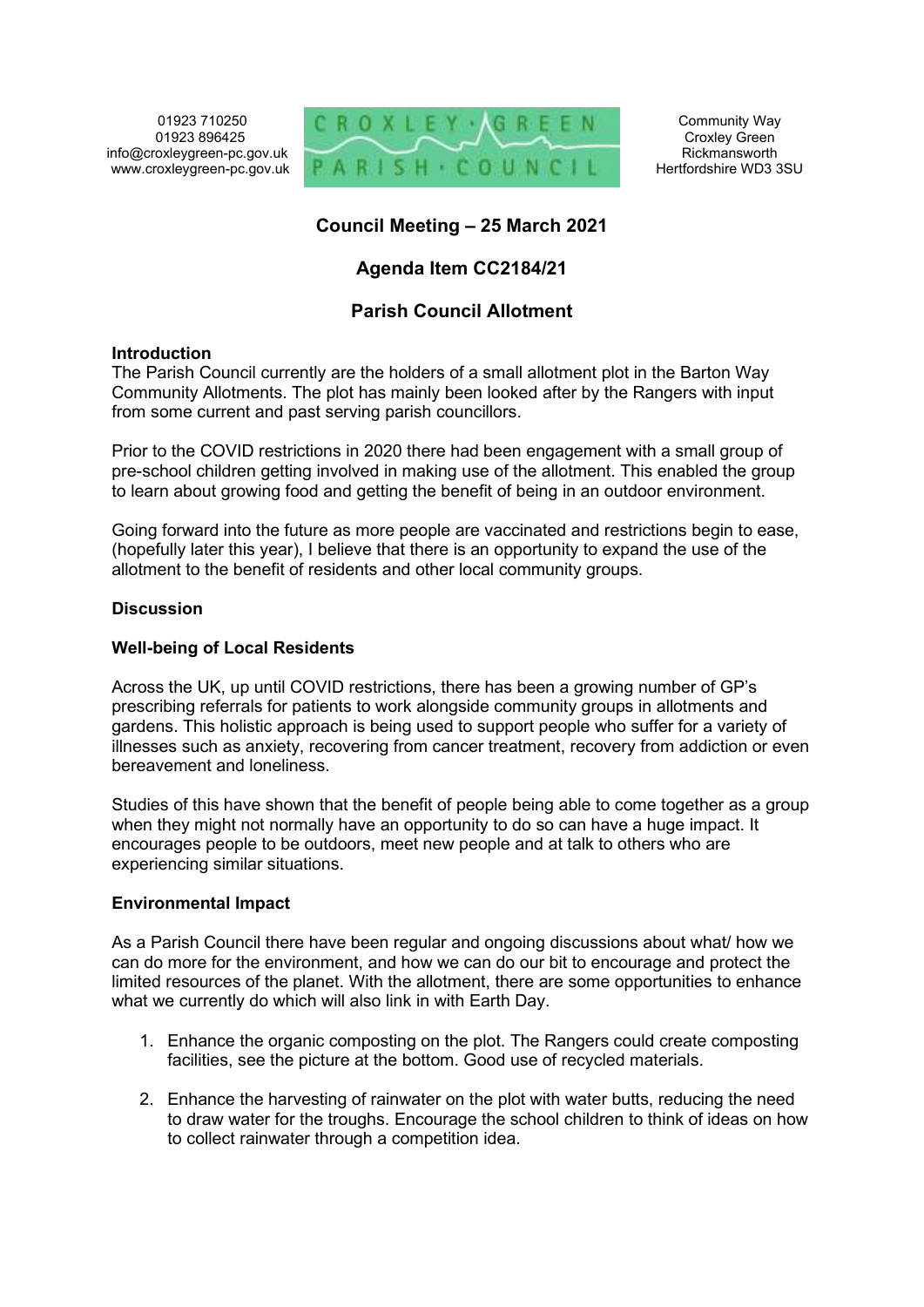3. Introduce extra raised beds that are easily accessible, which can be planted with appropriate plants/ herbs that attract and encourage insect pollinators. Benefit not just for our plot, but across the whole site.

Prior to Christmas, I had an initial discussion with the Rangers and Councillor Cole about this concept. There is funding in the annual budget for the running and maintenance of the allotment. The concept is to seek support in principle to expand the use of the allotment and to be able to install new raised beds as described, harvesting of water on the plot. The funds would also be used to purchase seeds and plants as appropriate.

I have had a discussion with the Clerk to discuss the availability of the Rangers to facilitate extra groups attending once COVID restrictions are over. I have also discussed with the Clerk how we can re-establish links with the pre-school group and extend to others. In addition, I have also discussed how this can be promoted via the Parish nurse and the GP practices in Croxley Green for referrals.

## **Recommendations**

 To expand the use of the allotment to more community groups and make the necessary adjustments to the site to accommodate them.

#### **Cllr Stephen Crabtree March 2021**

### **Further Information**

### **Water Butts**

Water butts and guttering to go on the shed would cost approx. £100.00 depending on the size and number of water butts introduced. The approx. price above allows for 2 butts which would harvest around 400 liters of water.



## **Raised Beds**

https://www.aosom.co.uk/item/outsunny-fir-wood-raised-rectangular-8-compartment-plantstand-oak-tone~845- 238V01.html?utm\_source=google\_shopping&gclid=EAIaIQobChMIvf\_Vz5ub7wIVIxkGAB1M EAWbEAQYAiABEgIvdvD\_BwE